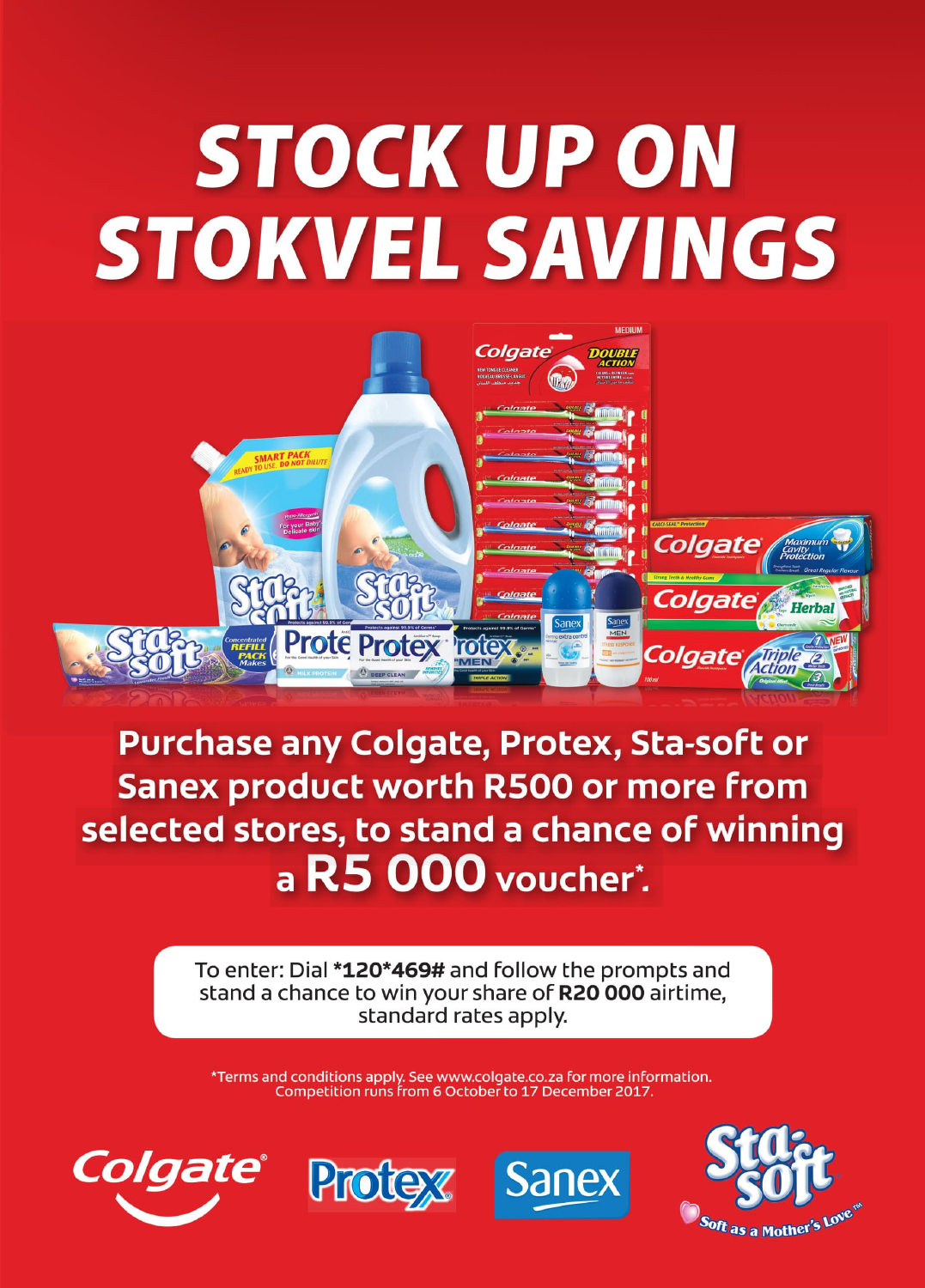|                                  | PROMOTER NAME AND ADDRESS: Colgate-Palmolive Proprietary Limited<br>Registration number 1929/001620/07<br>528 Commissioner Street<br>Boksburg, 1460 |
|----------------------------------|-----------------------------------------------------------------------------------------------------------------------------------------------------|
| <b>COMPETITION START DATE:</b>   | 00h01 SAST on 06 October 2017                                                                                                                       |
| <b>COMPETITION CLOSING DATE:</b> | 00h00 SAST on 17 December 2017                                                                                                                      |
| <b>COMPETITION PERIOD:</b>       | The Competition Start Date until the Competition Closing<br>Date                                                                                    |
| ENTRY SUBMISSION LINE:           | *120*469#                                                                                                                                           |
| PRIZE:                           | 20 Colgate-Palmolive Vouchers (one per participating<br>store), each worth R5 000 of any Colgate-Palmolive<br>products                              |

- 1. **Rules:** These rules apply to entries into the "*Colgate Stokvel Campaign*" competition. By entering the competition, you agree, on behalf of yourself and any person with whom you may share this prize (i.e. spouse, life partner) (if applicable), to be bound by these rules. If you do not agree to these rules, you must not enter the competition. The Promoter reserves the right, acting reasonably, to disqualify entrants who do not comply with these rules.
- 2. **Who may enter:** Any South African citizen, whether in a personal capacity or on behalf of a Stokvel group, residing within South Africa and who is over the age of 18. ("**Criteria**").

The competition is not open to directors, members, partners, employees, agents or consultants of the Promoter, any person who controls or is controlled by the Promoter, or any supplier of goods or services in connection with the competition, or their respective spouses, life partners, business partners or immediate family members.

## 3. **How to enter:**

- Purchase any of the following Colgate-Palmolive products, in a single purchase, to the value of R500.00 (five hundred rand) or more:
	- Toothpaste;
	- \* Toothbrush;
	- Protex:
	- Sta-soft: and/or
	- Sanex.
- The purchase must be made at one of the following participating stores:
	- a. Tradeport (80 Hunslett Drive, Phoenix, Durban);
	- b. Kit Kat (327 Church Street, Pretoria West);
	- c. Happy Family Springs (Cnr Gold & Industry Streets, Johannesburg);
	- d. Jedwarts (Old Main Road, Durban);
	- e. Save Cash & Carry (Orhtmann Road, Pietermaritzburg);
	- f. Devland CC (Klepkas Road & Piston Road, Johannesburg);
	- g. Premjee Louie Trichardt (77 Kruger Street, Louis Trichardt);
	- h. Premjee Tzaneen (Sapekog Avenue, Tzaneen);
	- i. Phoenix Cash & Carry Pietermaritzburg (26 Winston Road, Pietermaritzburg);
	- j. Numain Cash & Carry Kimberly (11 Rutherford Road, Kimberly);
	- k. Springs Cash & Carry (Cnr Gold & Industry Streets, Springs);<br>I. Market Cash & Carry (Heidelberg Road, Johannesburg):
	- Market Cash & Carry (Heidelberg Road, Johannesburg);
	- m. Pretoria Cash & Carry (1599 Van Der Hoff Street, Pretoria);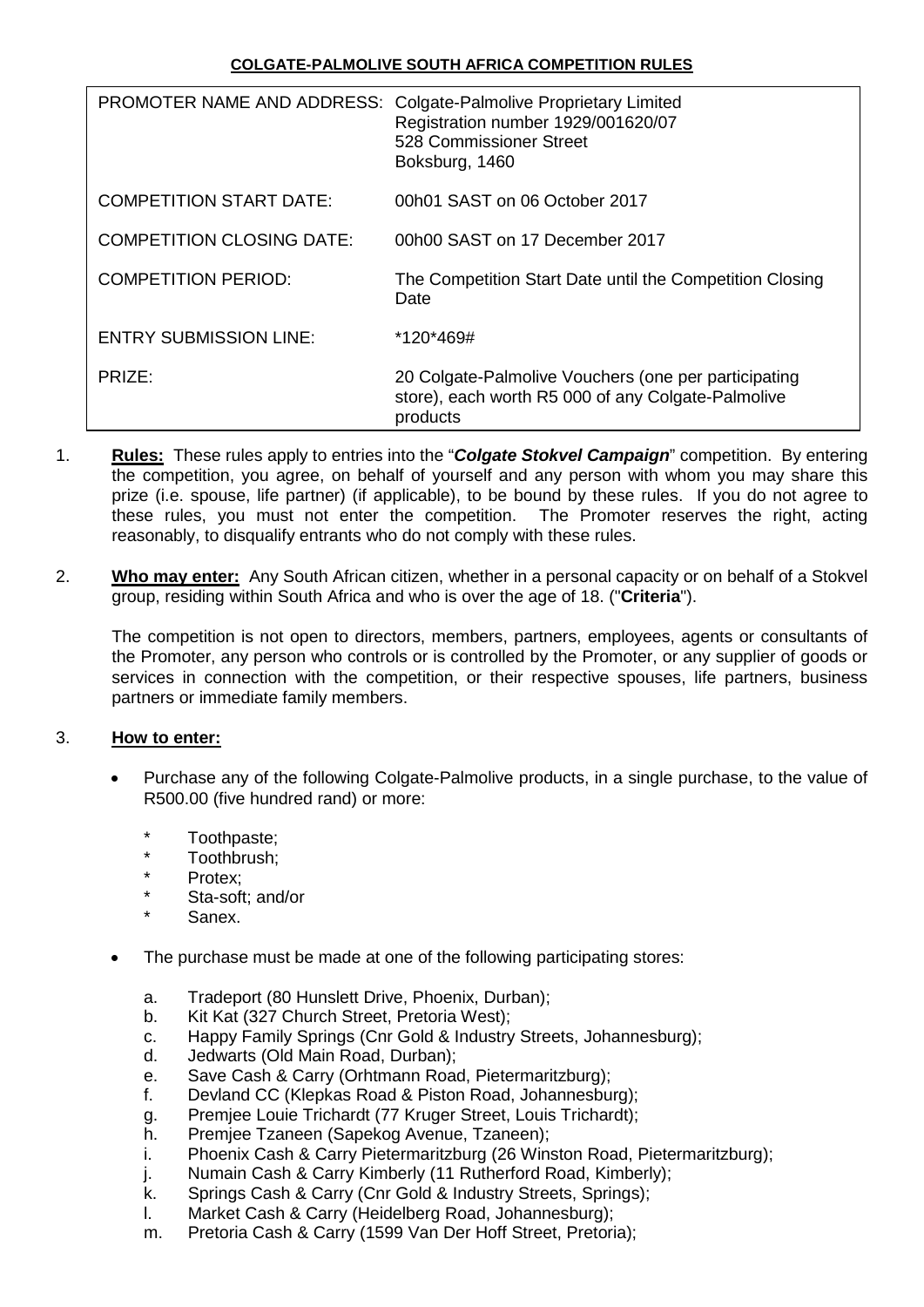- n. Sunshine Plaza Cash & Carry (Main Reef & Van Wyk Streets, Johannesburg);
- o. Sunshine Electron Cash & Carry (Cnr Electron & Main Reed Roads, Johannesburg);
- p. Advance Cash & Carry (Es'kia Mphahlele Drive & Moot Street, Pretoria);
- q. Cambridge Thembisa (Modderfontain Road & Mastiff Road, Midrand);
- r. Cambridge Vosloorus (Bierman Road & Mc Botha Drive, Vosloorus);
- s. Limpopo Cash & Carry (15 Mangaan Street, Polokwane);
- t. Mokopane Cash & Carry (37 Graniet Street, Mokopane).
- Dial \*120\*469# on your mobile phone and provide the information requested as it appears on your mobile phone. The cost per USSD entry is 20 cents per 20 seconds.

Participants may only enter once with each participating store purchase to the value of R500.00 (five hundred rand) or more. However, the participants may enter as many times as they wish provided that each entry is in respect of a new participating store purchase to the value of R500.00 (five hundred rand).

Each entry will be treated in respect of the relevant participating store at which that purchase was made.

As far as the law allows, all entries are treated as being entered into the competition at the time of receipt by the Promoter. It is your responsibility to ensure that your entry is received by us during the Competition Period indicated above. Any entries which are not received timeously will not be eligible to participate, regardless of the reason for the late entry. The Promoter and its affiliates are not responsible for any entries which are not received by it, regardless of the cause for non-receipt. The Promoter and its affiliates are not responsible for any problems or technical malfunction of any telephone or mobile network, computer system, server, or provider which may have hindered entry into this competition.

4. **Draw:** All participants will be entered into a draw corresponding to the relevant participating store at which that purchase was made, and will be randomly selected by Isilumko Staffing (Pty) Ltd ("**Isilumko**"), their auditors and the Promoter's representative. Twenty (20) draws (one draw per participating store) will take place within 7 (seven) days from the Competition Closing Date. A participant will be selected in respect of each draw until a total of 20 winners have been selected (i.e. one winner per participating store) ("**Provisional Winners**").

The Provisional Winners will be contacted telephonically by no later than 7 days after the date on which they were selected pursuant to the draw. The Promoter will attempt to make contact with the Provisional Winner at least three times, but if the Promoter is unable to contact the Provisional Winner on the third attempt, the Provisional Winner will forfeit his/her prize and the Promoter reserves the right to select a new Provisional Winner.

The Provisional Winners will be required to provide the Promoter with any such information as may be required by the Promoter, including without limitation, certified copies of identity documents and till slips as proof of purchase from the relevant participating store and which must be in the amount of R500.00 (five hundred rand), in order to verify and assess that the Provisional Winner satisfies the Criteria. Provisional Winners have 48 hours (or such other time as may be communicated in writing by the Promoter / Isilumko) to submit the relevant documentation before forfeiting the prize. The Promoter reserves the right, at its sole discretion, to disqualify the Provisional Winners if, based on the information submitted, the Provisional Winners do not satisfy the Criteria or the information submitted is fraudulent or inconsistent with the information previously submitted.

5. **Winner Selection:** The Promoter will assess the documents submitted in order to verify the accuracy of the information provided and confirm that the Provisional Winners satisfy the Criteria. Upon satisfaction that the Provisional Winners have provided accurate information and the Provisional Winners satisfy the Criteria, the Provisional Winners will be awarded the vouchers ("**Confirmed Winners**").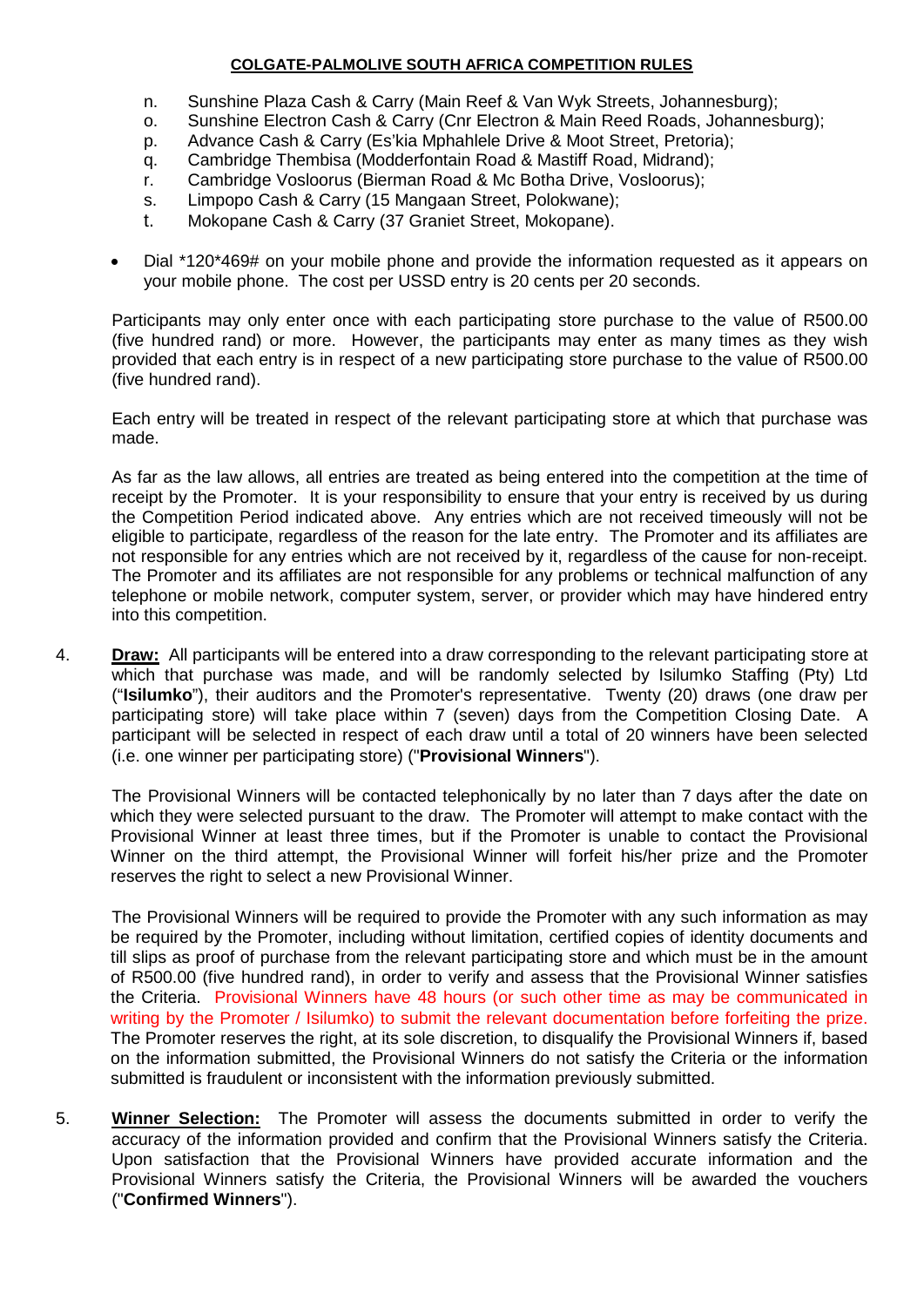- 6. **Winner Notification**: The Confirmed Winners will be contacted telephonically by the Promoter within 7 days of selection.
- 7. **Prize:** The prize described above will be provided by the Promoter to the Confirmed Winners.

The prize does not include any other costs or expenses relating to the prize or the enjoyment of the prize not expressly specified in these rules. There is no cash or other alternative to the Prize in whole or in part. The Prize is not transferable.

*The paragraph above has important legal consequences for you. In this paragraph:*

- *various costs, losses, damages, expenses and taxes that are not included in the prize are set out;*
- *the responsibilities and liability of the Promoter are excluded or limited; and*
- *the winner takes on various responsibilities and liability.*

*By entering the competition, you agree to these limits and exclusions from the prize. You also agree that if you are the winner, then you will have the responsibilities and liability listed in this paragraph.*

You may not win the Prize if it is unlawful in any way for the Promoter to supply this Prize to you. If you do win such Prize, and it is unlawful for the Promoter to award it to you (for whatever reason), the Prize will be forfeited.

- 8. **Payment of Prize**: Isilumko will arrange with the Confirmed Winners for collection of the Prize at the relevant participating store within one month of notification of being a Confirmed Winner.
- 9. **Publicity:** The Confirmed Winners will participate in all required publicity, including any presentation ceremony and any other promotional purpose required by the Promoter after the Competition Closing Date. Each Confirmed Winner has the right to decline this by notifying the Promoter.
- 10. **Mobile Entry Prizes:** There are also 20 000 airtime prizes each worth R5.00 to be won:
	- Winners of each of the aforementioned airtime prizes will receive a notification confirming that they have won, on entering their cellular phone number via an SMS. Airtime Prizes may only be redeemed by PRE-PAID account holders;
	- airtime is available for the following Networks Vodacom, MTN, Cell C, Virgin Mobile and 8ta; and
	- an SMS with the airtime voucher will be sent to the cellular phone number used to enter the competition.

The airtime reward is not guaranteed to all entrants as the airtime rewards will be issued out randomly to 4000 participants.

11. **Personal information**: By entering the competition, you consent to the collection, use, storage, disclosure and processing of your personal information by the Promoter for a reasonable period for the purposes of administering the competition, providing the prize and other activities as contemplated in these rules. The types of personal information that the Promoter may collect includes information necessary for its legitimate business interests and the categories of personal information identified in relevant data protection laws in South Africa. This may include your name, identity number, e-mail, physical and postal addresses, contact information, and other information you provide when entering and participating in the competition.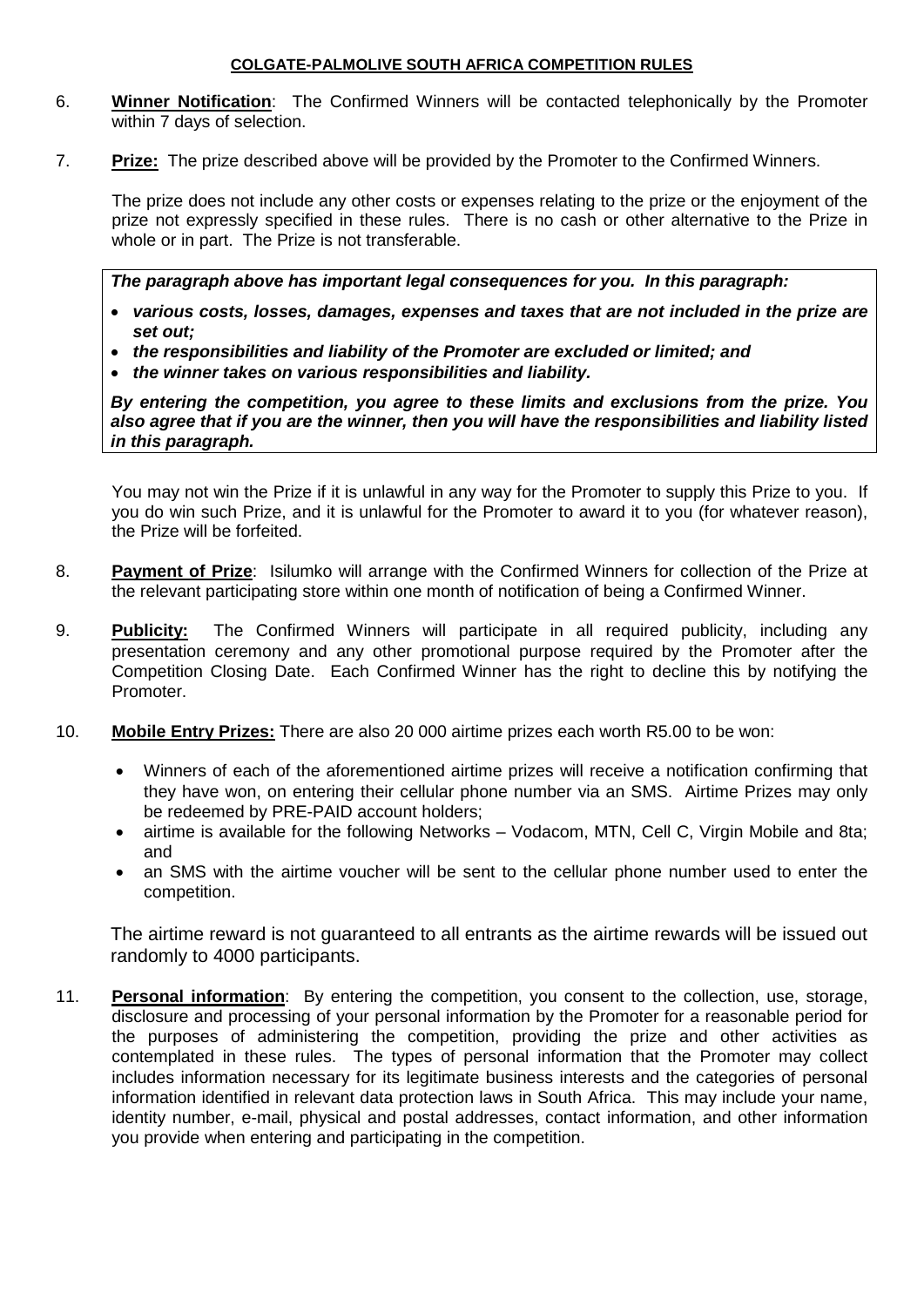The Promoter may use your personal information:

- (i) to update the Promoter's existing records;
- (ii) for the purpose of administering consumer relations; and
- (iii) to make information available on future competitions or promotions which the Promoter may conduct.

Your personal information will also be collected, used, stored, disclosed and processed in accordance with the Promoter's Privacy Policy which is accessible at www.colgate.co.za.

- 12. **Promoter's Decision**: The decision of the Promoter in all matters is final and binding on you and no correspondence will be entered into.
- 13. **Cancellation and amendment**: The Promoter reserves the right, acting reasonably, to cancel or amend the competition and draw date due to events or circumstances arising beyond its control which prevent the Promoter from conducting the competition as intended. You are entitled to withdraw from the competition if you do not agree with any amendments made by the Promoter. As far as the law allows, if the Promoter cancels the competition or amends these rules, you will have no claim against the Promoter.

## *The paragraph above is important. It:*

- *limits or excludes the Promoter's legal responsibilities and liability if there is any cancellation or change of the competition or these rules; and*
- *limits or excludes any rights or remedies entrants may have against the Promoter.*

*The Promoter will not be responsible to any entrant if they suffer loss or damages because of any change or because of the cancellation of the competition.*

- 14. **Participant's warranties**: You represent and warrant that the information provided is true and accurate.
- 15. **No warranties and exclusion of liability:** As far as the law allows, and subject to [18:](#page--1-0)
	- (i) all warranties and representations in relation to the prize not set out in these rules (whether express, implied or tacit) are hereby excluded;
	- (ii) the Promoter, Isilumko, their associated companies, and their respective directors, officers, employees and agents will not be liable for any loss or damage, whether direct, indirect, consequential or otherwise, arising from any cause which may be suffered as a result of entering the competition, the provision or use of the prize, or any act or omission of any other person.

This clause [15](#page--1-1) does not purport to limit or exempt the Promoter or Isilumko for any loss directly or indirectly attributable to their gross negligence or that of any person acting for or controlled by them.

*The paragraph above has important consequences for you. In this paragraph:*

- *the legal responsibilities and liability of the Promoter and other persons are excluded or limited;*
- *the rights you have against the Promoter are limited or excluded; and*
- *you take on the responsibility and liability for certain losses or damages or events that might happen.*

*You enter into the competition and accept and enjoy the prize knowing and accepting that these things can go wrong and that there are risks.*